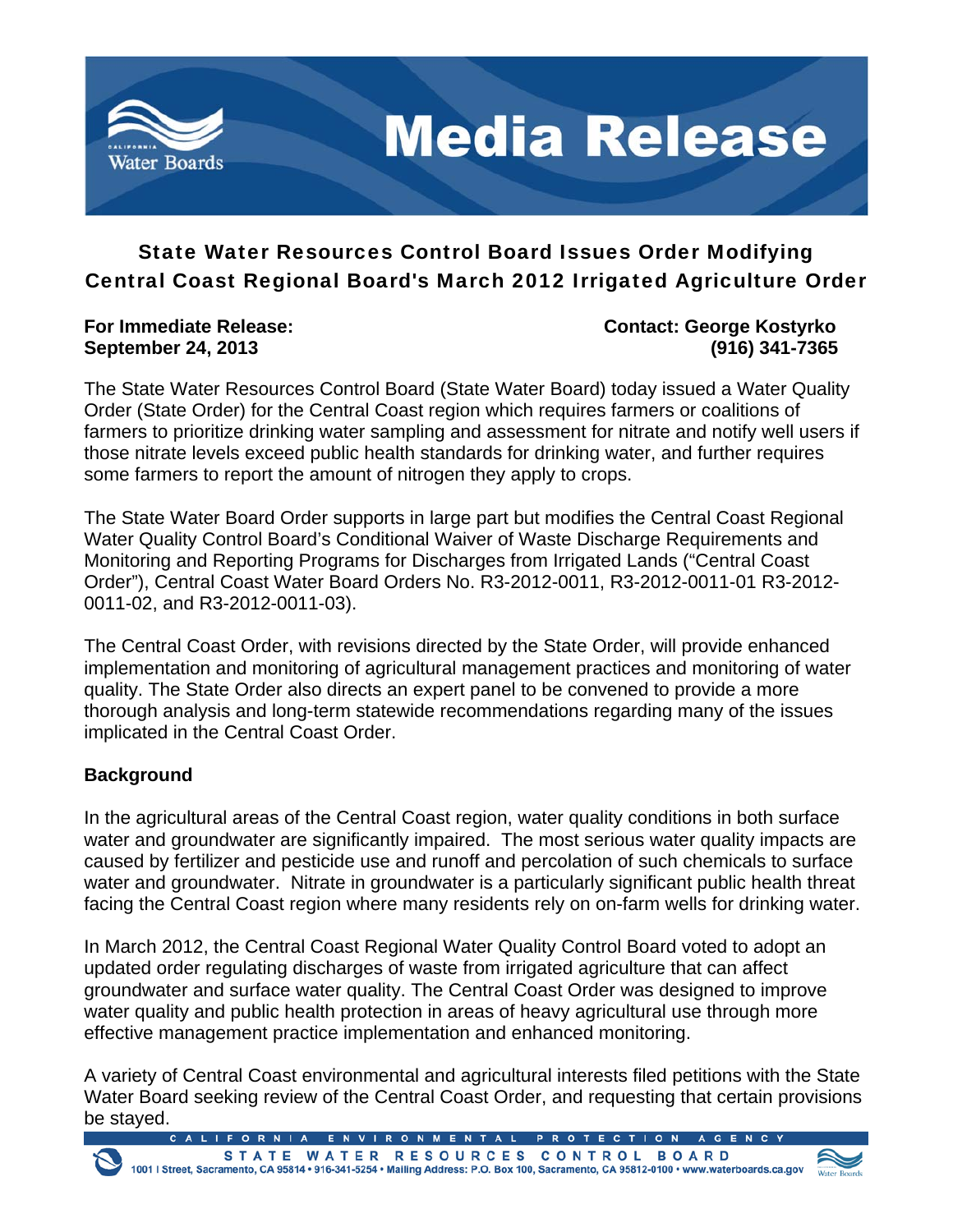

In response to the stay requests, the State Water Board issued a partial stay in September 2012 of certain provisions of the Central Coast Order. The State Water Board then turned to review of the significant issues raised in the petitions. The State Water Board proposed a draft order resolving the petitions in June 2013 and released several revised proposed orders thereafter. The State Water Board allowed four written public comment periods and conducted three public meetings on the proposed drafts. Today's action resolves all of the petitions for review.

## **The final Order the board acted on will soon be posted at:**

**http://www.waterboards.ca.gov/public\_notices/petitions/water\_quality/a2209centralcoast\_ag.shtml**

## **The significant determinations made by the State Water Board include the following:**

- The State Water Board will convene an expert panel to provide long-term, statewide recommendations for agricultural practices and monitoring, including the methodologies for determining risk to surface and groundwater quality, the appropriate targets for measuring progress in lowering that risk, and the efficacy of groundwater and surface water discharge monitoring in evaluating practice effectiveness.
- The State Water Board recognizes that nitrate in groundwater is a priority public health threat facing the Central Coast region. Groundwater monitoring provisions in the Central Coast Order are amended to require prioritization of drinking water evaluation, and further to require sampling of water from all drinking water wells that are reasonably likely to approach the maximum contaminant level for nitrate and to provide notice to users if exceedances of the maximum contaminant levels are discovered.
- The Central Coast Order is amended to require detailed reporting to the Central Coast Water Board, by dischargers determined to have a high risk of loading nitrate to groundwater, of the nitrogen in irrigation water, the nitrogen present in soil, and the total nitrogen applied to the fields through fertilizer application, as well as the basis for the amount of applied. However, the Central Coast Order's requirement that the dischargers also report a numerical value for the estimated nitrogen uptake by the crop and the ratio of nitrogen applied to nitrogen uptake by the crop is eliminated, because the underlying data and calculations for these elements are speculative. The expert panel will consider this issue.
- The Central Coast Order is amended to clarify that dischargers will avoid causing or contributing to exceedances of water quality standards in groundwater and surface water by implementing management practices, and, as necessary, improving these management practices over time.
- The Central Coast Order is amended to state that dischargers are required to avoid discharges of waste from containment structures that cause or contribute to exceedances of water quality standards in groundwater or surface water and further that dischargers may comply with the containment structure requirements through iterative